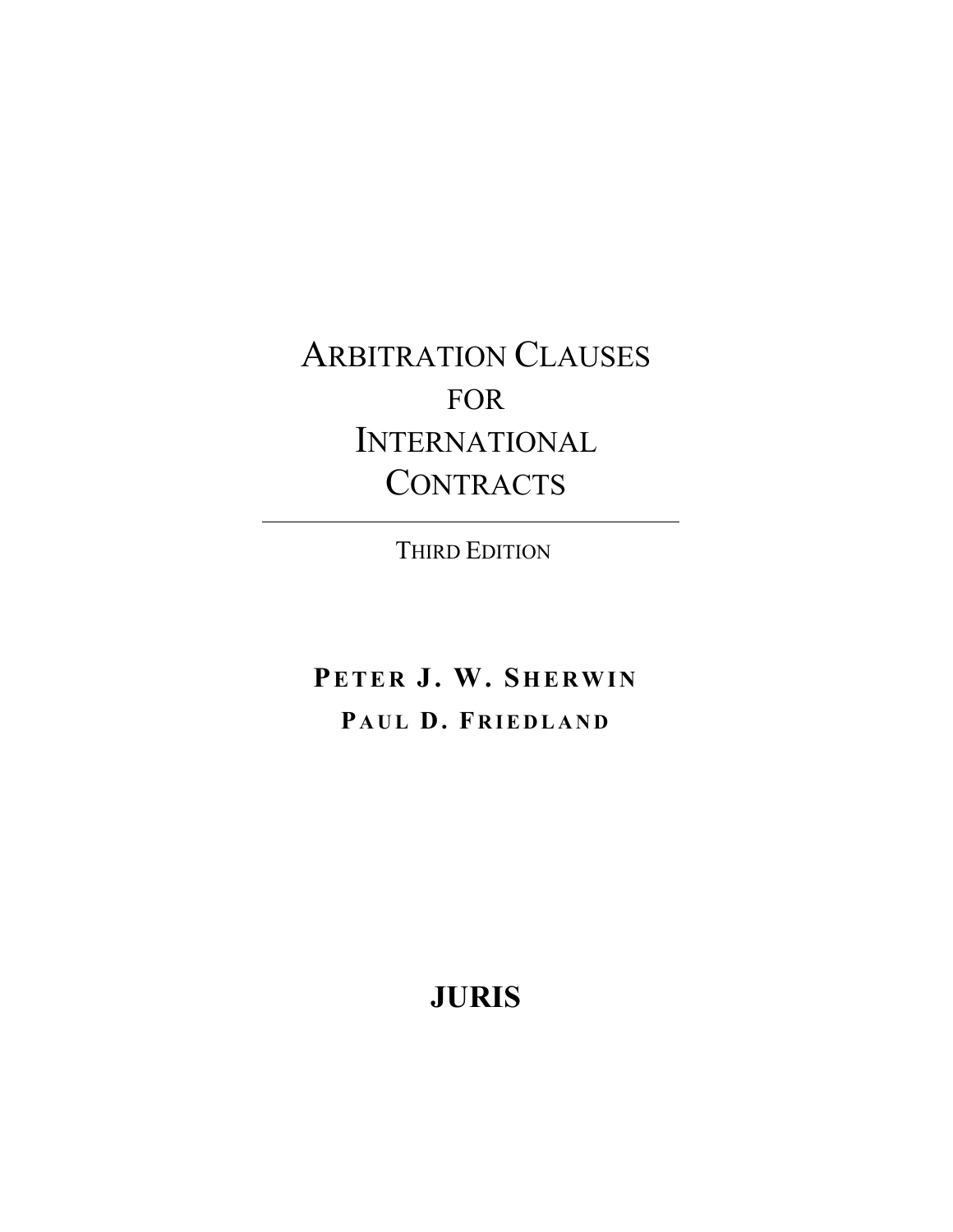## **Questions About This Publication**

For assistance with shipments, billing or other customer service matters, please email us at: subscriptions@arbitrationlaw.com

For editorial assistance, please email us at: editorial@jurispub.com

To obtain a copy of this book, please visit: www.arbitrationlaw.com/allbooks/

To learn more about Juris ArbitrationLaw, please visit: www.arbitrationlaw.com

## COPYRIGHT 2020 JurisNet, LLC

All rights reserved. No part of this publication may be reproduced in any form or by any electronic or mechanical means including information storage and retrieval systems without permission in writing from the publisher.

> Printed in the United States of America ISBN 978-1-944825-45-4

> > JurisNet, LLC www.arbitrationlaw.com